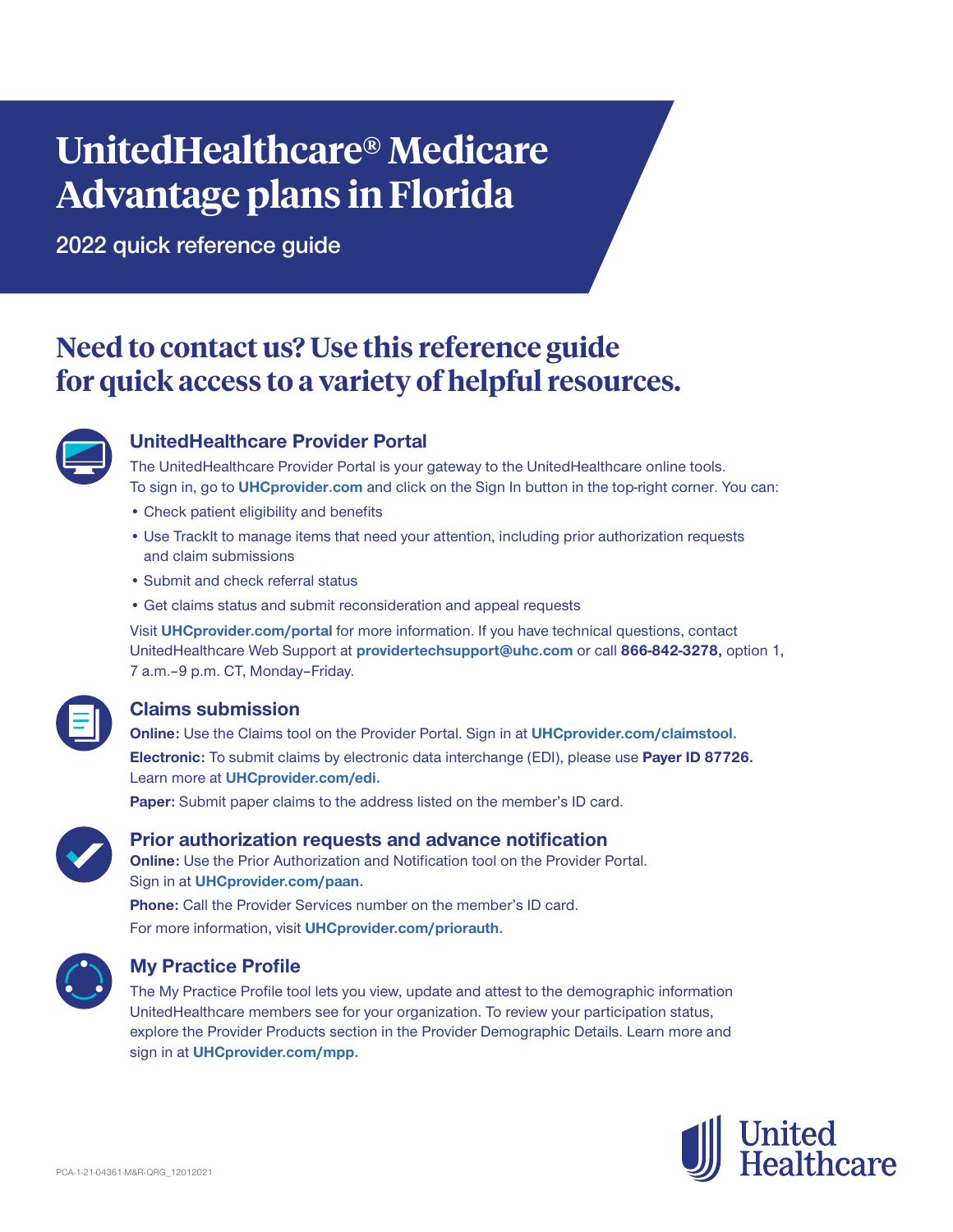

# **Telehealth (virtual visits)**

- UnitedHealthcare Medicare Advantage members have coverage for telehealth with contracted network health care professionals for medical and behavioral/mental health care
- If you're looking to deliver care virtually, we have resources, training, best practices and reimbursement policies at **[UHCprovider.com/telehealth](http://UHCprovider.com/telehealth)**

Our telehealth service protocols are available in the administrative guide at **[UHCprovider.com/guides.](http://UHCprovider.com/guides)**



#### **Behavioral and mental health services**

• Please refer to the member's ID card for their behavioral and mental health provider phone number

**Prescription medications**

**[optumrx.com](http://optumrx.com)** Mail order

- Call **800-791-7658,** Monday–Friday, 8 a.m.‒8 p.m. CT
- Fax 800-491-7997

Oral drug prior authorization requests **[covermymeds.com/epa/optumrx](http://covermymeds.com/epa/optumrx)**

- Call **800-711-4555,** option 1
- Fax 800-527-0531

Injectable drug prior authorization requests

• Call **800-711-4555,** option 2



# **UnitedHealthcare Vision**

#### **spectera[.com](http://spectera.com)**

Routine vision care • Call **800-638-3120,** Monday–Friday, 7 a.m.–10 p.m., and Saturday, 8 a.m.–5:30 p.m. CT



# **UnitedHealthcare Hearing**

#### **UH[Chearing.com](http://uhchearing.com)**

For routine hearing services and plans offering hearing aids covered through UnitedHealthcare Hearing, members must receive hearing aids from a UnitedHealthcare Hearing network provider. • Call **855-523-9355,** Monday–Friday, 8 a.m.–8 p.m. CT



# **UnitedHealthcare Dental**

**UH[Cdental.com](http://UHCdental.com)** Routine dental care

• Call **877-816-3596,** Monday–Friday, 7 a.m.–10 p.m. CT



#### **WellMed PCP**

If a member selects a WellMed-delegated primary care provider (PCP), please submit all referrals, claims and prior authorizations through the eProvider Resource Gateway (EPRG), as listed on the member's ID card. WellMed Network of Florida, Inc. and WellMed Medical Management, Inc. are UnitedHealthcare affiliates. Members have access to the UnitedHealthcare statewide network of specialists, ancillary care providers and hospitals.

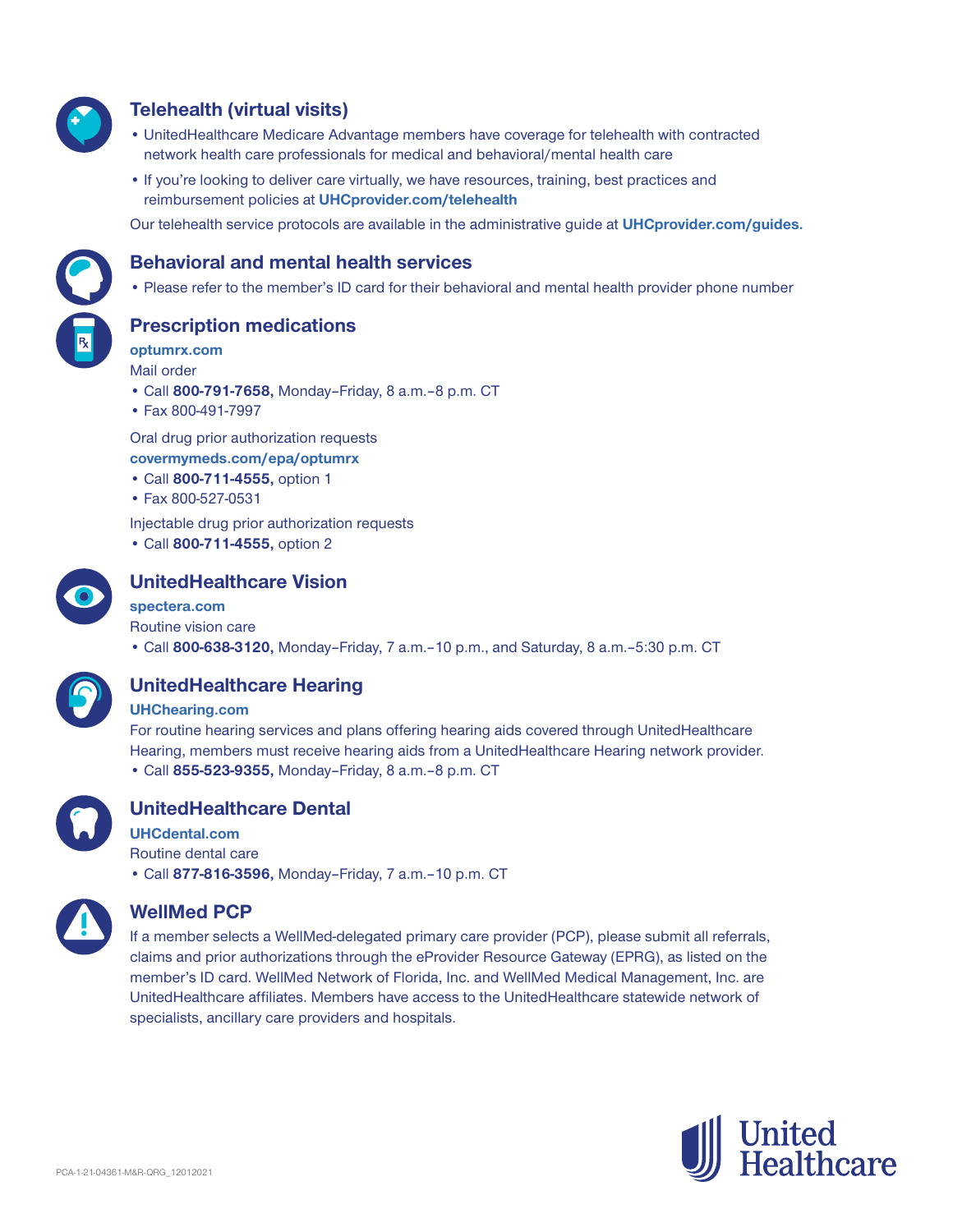

#### **Other resources**

Additional resources are available in the administrative guide at **[UHCprovider.com/guides](https://www.uhcprovider.com/content/provider/en/admin-guides.html?CID=none)**  and **[UHCprovider.com.](https://www.uhcprovider.com/content/provider/en/admin-guides.html?CID=none)** If you can't find the information you need, call us at **877-842-3210,** Monday–Friday, 8 a.m.–8 p.m. ET.

You can also contact your physician advocate, provider relations or network management representative at **[UHCprovider.com/contactus](http://UHCprovider.com/contactus)** > Network Contact.



#### **Referral requests (if required)**

Referrals are accepted to network physicians only. The member's PCP should submit and check the status of the referral using the **[Referrals tool on the Provider Portal.](https://www.uhcprovider.com/en/referrals/referrallink-app.html?cid=none)**

Referrals may take up to 2 business days to update in our system. If the specialist determines the member needs to see another specialist or return for more visits, they should contact the PCP to request the referral.

- When you're searching for a specialist, they may be listed multiple times in the request system. Match the specialist ID to the last 4 digits of the specialist tax ID number (TIN).
- When there's no referral, the specialist's claim will be denied
- If you have questions about a referral, please call the Provider Services number on the member's ID card

#### **Services that don't require a referral**

- Allergy immunotherapy
- Any laboratory or radiological testing series, excluding radiation therapy
- Any service provided by a network PCP
- Any service provided by a network care provider participating under the same TIN as the member's assigned PCP
- Any service provided by a network OB-GYN, chiropractor, optometrist, ophthalmologist, optician, podiatrist, audiologist, oncologist, nutritionist, disease management or infectious disease specialist
- Any services provided by a pathologist or anesthesiologist, excluding office-based or pain management services, and any inpatient consulting care providers, including hospitalists
- Durable medical equipment, home health, prosthetic/orthotic devices, medical supplies, diabetic testing supplies or Medicare Part B drugs
- Medicare-covered preventive services, kidney disease education or diabetes self-management training
- Mental health or substance use services with behavioral health clinicians
- Routine annual physical, vision or hearing exams
- Services obtained under a UnitedHealth Passport® benefit, which allows for services while traveling
- Services performed in an observation setting
- Services provided in an emergency room, emergency ambulance or in a network urgent care center, convenience clinic or virtual visit
- Additional coverage that may be included by some Medicare Advantage plans, but aren't covered by Medicare, such as hearing aids, routine eyewear, fitness membership or outpatient prescription drugs
- Virtual visits

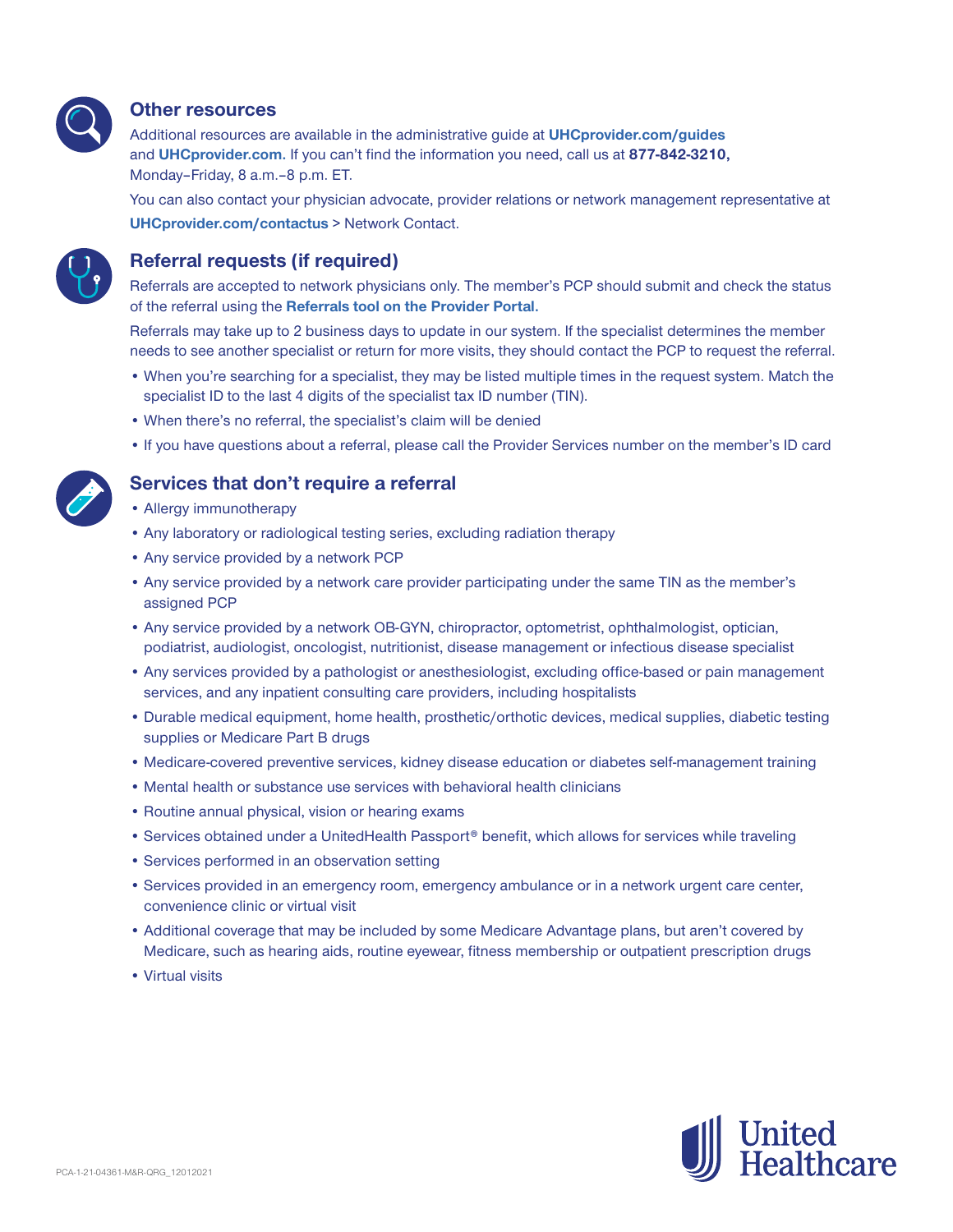

Sample member ID cards for illustration only; actual information varies depending on payer, plan, and other requirements.

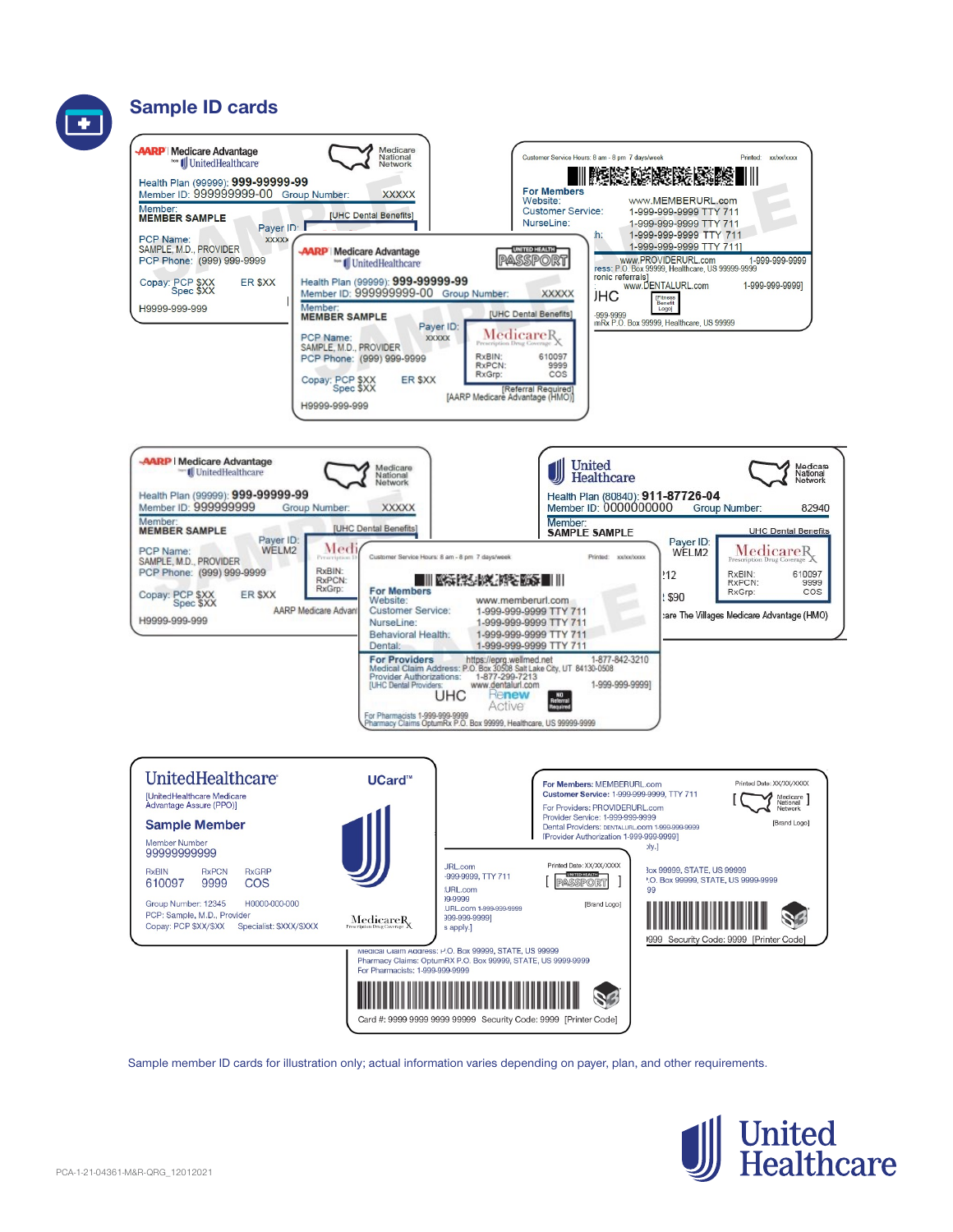# **2022 plan overview**

Referrals are not required.

| <b>Plan name</b><br>and type                                           | <b>Counties</b>                                                                                                            | <b>Centers for</b><br><b>Medicare</b><br>& Medicaid<br><b>Services (CMS)</b><br>contract | <b>Group</b><br>number |
|------------------------------------------------------------------------|----------------------------------------------------------------------------------------------------------------------------|------------------------------------------------------------------------------------------|------------------------|
| UnitedHealthcare® The Villages®                                        | Lake, Marion, Sumter                                                                                                       | H1045-025                                                                                | 82943, 82940*          |
| <b>Medicare Advantage (HMO)</b>                                        |                                                                                                                            |                                                                                          |                        |
| <b>AARP<sup>®</sup> Medicare Advantage (HMO-POS)</b>                   | Escambia, Okaloosa, Santa Rosa                                                                                             | H1045-031                                                                                | 82949, 90078*          |
| <b>AARP<sup>®</sup> Medicare Advantage (HMO-POS)</b>                   | Bay, Walton                                                                                                                | H1045-032                                                                                | 82950, 90073*          |
| <b>AARP<sup>®</sup> Medicare Advantage Focus</b><br>(HMO-POS)          | Indian River, Martin, Okeechobee,<br>St. Lucie                                                                             | H1045-036                                                                                | 70340, 82970*          |
| <b>AARP<sup>®</sup> Medicare Advantage (HMO-POS)</b>                   | Calhoun, Franklin, Gadsden, Gulf,<br>Holmes, Jackson, Jefferson, Leon,<br>Liberty, Madison, Taylor, Wakulla,<br>Washington | H1045-041                                                                                | 82976, 90079*          |
| <b>AARP® Medicare Advantage (HMO)</b>                                  | <b>Palm Beach</b>                                                                                                          | H1045-055                                                                                | 78615, 90028*          |
| <b>AARP® Medicare Advantage Choice (PPO)</b>                           | Bay, Escambia, Okaloosa, Santa<br>Rosa, Walton                                                                             | H2406-008                                                                                | 80189, 90086*          |
| <b>AARP® Medicare Advantage Choice (PPO)</b>                           | Charlotte, Collier, Glades, Hendry,<br>Lee, Manatee, Sarasota                                                              | H2406-009                                                                                | 80191, 80194*          |
| <b>AARP® Medicare Advantage Choice (PPO)</b>                           | Brevard, Orange, Osceola,<br>Seminole                                                                                      | H2406-010                                                                                | 80188, 80192*          |
| <b>AARP® Medicare Advantage Choice (PPO)</b>                           | Hernando, Hillsborough, Pasco,<br>Pinellas, Polk                                                                           | H2406-011                                                                                | 80190, 80193*          |
| <b>AARP® Medicare Advantage Choice (PPO)</b>                           | Calhoun, Franklin, Gadsden, Gulf,<br>Holmes, Jackson, Jefferson, Leon,<br>Liberty, Madison, Taylor, Wakulla,<br>Washington | H2406-012                                                                                | 82127, 90089*          |
| <b>AARP® Medicare Advantage Choice (PPO)</b>                           | Clay, Duval, Flagler, Nassau,<br>Putnam, St. Johns, Volusia                                                                | H2406-013                                                                                | 82130, 70342*          |
| <b>AARP® Medicare Advantage Choice (PPO)</b>                           | Alachua, Baker, Bradford,<br>Columbia, Dixie, Gilchrist, Hamilton,<br>Lafayette, Suwannee, Union                           | H2406-014                                                                                | 82131, 70343*          |
| <b>AARP® Medicare Advantage Choice (PPO)</b>                           | Citrus, Levy                                                                                                               | H2406-015                                                                                | 82132, 70344*          |
| <b>AARP® Medicare Advantage Choice (PPO)</b>                           | Lake, Marion, Sumter                                                                                                       | H2406-016                                                                                | 82133, 70345*          |
| <b>AARP® Medicare Advantage Choice (PPO)</b>                           | Indian River, Martin, Okeechobee,<br>St. Lucie                                                                             | H2406-017                                                                                | 82134, 70346*          |
| <b>AARP<sup>®</sup> Medicare Advantage Choice (PPO)</b>                | Broward, Miami-Dade, Palm Beach                                                                                            | H2406-018                                                                                | 82135, 70347*          |
| <b>AARP<sup>®</sup> Medicare Advantage Choice (PPO)</b>                | DeSoto, Hardee, Highlands                                                                                                  | H2406-019                                                                                | 82136, 70348*          |
| <b>AARP® Medicare Advantage Choice</b><br><b>Plan 2 (Regional PPO)</b> | Statewide: All Florida counties                                                                                            | R0759-001                                                                                | 72809, 72811*          |
| <b>AARP<sup>®</sup> Medicare Advantage Patriot</b><br>(Regional PPO)   | Statewide: All Florida counties                                                                                            | R0759-002                                                                                | 72812, 72790*          |

\*Groups delegated through WellMed.